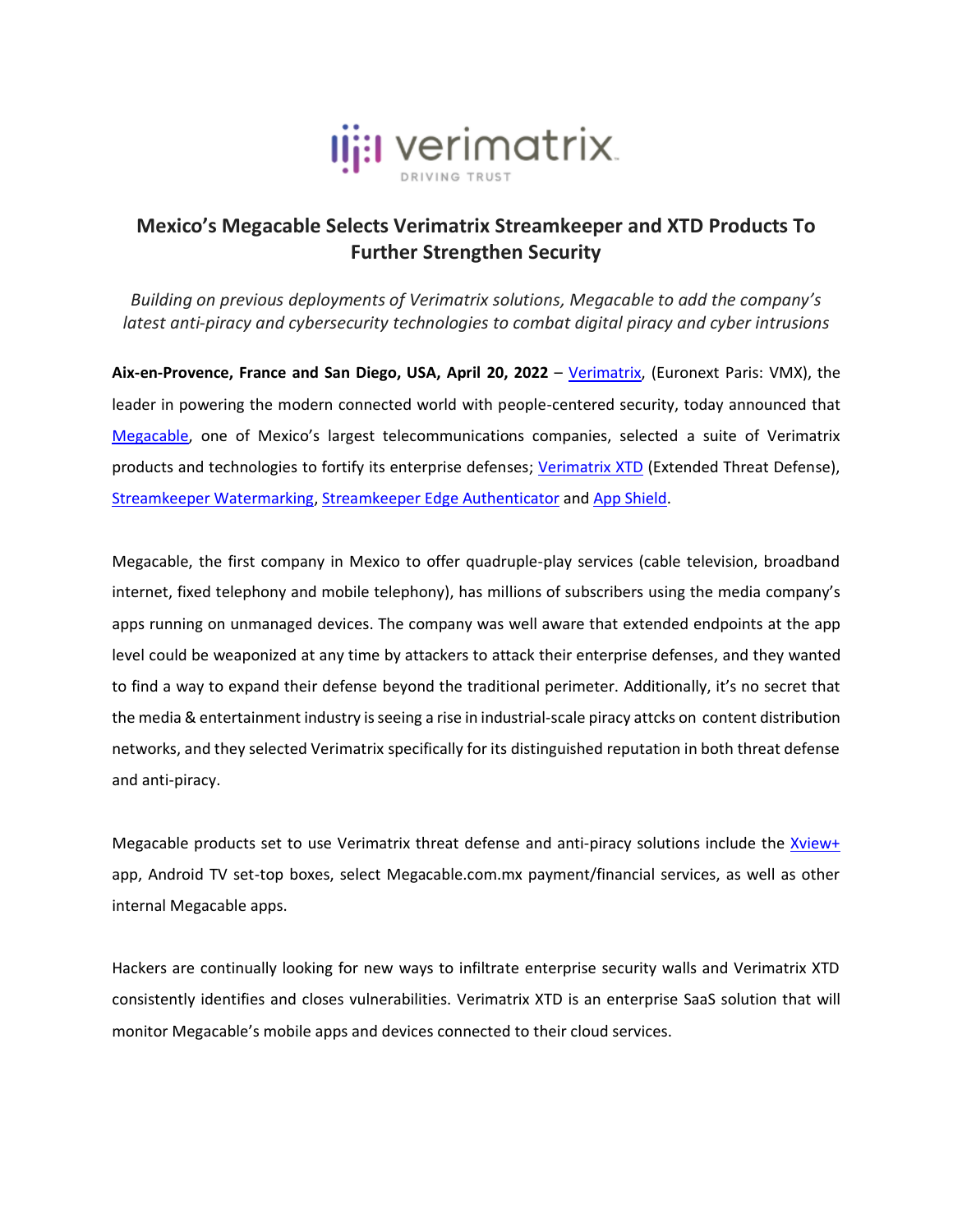Verimatrix XTD's features include:

- Shielding Apps With self-defending mobile application shielding, Verimatrix provides organizations with layers of protections such as obfuscation, environmental checks and antitamper, plus 24/7 monitoring with immediate detection when an app is under attack with remote shut-down capability.
- **■** Unmanaged Device Telemetry Protection from unmanaged devices at the endpoint, such as settop box receivers, IoT and medical devices, by gaining real-time, continuous threat intelligence utilizing Verimatrix's zero-code telemetry technology.
- Monitoring and Early Detection Better understand the threat profile of your installed base of users, and drill down into the risk score of an individual app instance, with real-time notifications of high-risk events to uncover hidden dangers in your enterprise security wall.
- **EXECT** Attack Pattern Detection and Prediction Comprehensive, predictive analysis of cyber threats based on large data sets, artificial intelligence (AI) and machine learning (ML), to recognize patterns, making future predictions to benefit the enterprise.

Having used Verimatrix IPTV and DVB Hybrid content security solutions since 2012, Megacable's work with Verimatrix is also expanded with the deployment of Watermarking and Edge Authenticator antipiracy solutions. The unique deployment of Streamkeeper zero-code injection technology into select Megacable set-top boxes is a first for both companies. The process will protect access to the Content Security Network (CDN) without the need for cumbersome, time consuming or expensive integrations, meeting stringent requirements from major studios that require it for 4K Ultra HD content. Megacable may add additional Verimatrix Streamkeeper services to its portfolio of anti-piracy countermeasures in the future.

"Megacable already enjoysrobust network security, but by adding Verimatrix XTD and Streamkeeper antipiracy technologies, we're creating an even more formible security posture for our company, our content and our customers," said Gerardo Seifert Arriola, Chief Marketing Officer at Megacable. "We're pleased to continue working with Verimatrix to provide an excellent user experience while also deploying the latest in security technology to maintain our stance as the regional leader in our industry."

"Megacable has taken a bold step forward by adding threat defense and anti-piracy technology to their enterprise security stack," said [Asaf Ashkenazi,](https://www.linkedin.com/in/asafashkenazi/) Chief Operating Officer and President at Verimatrix. "Megacable is now our largest customer to date to commit to deploying Verimatrix Streamkeeper and